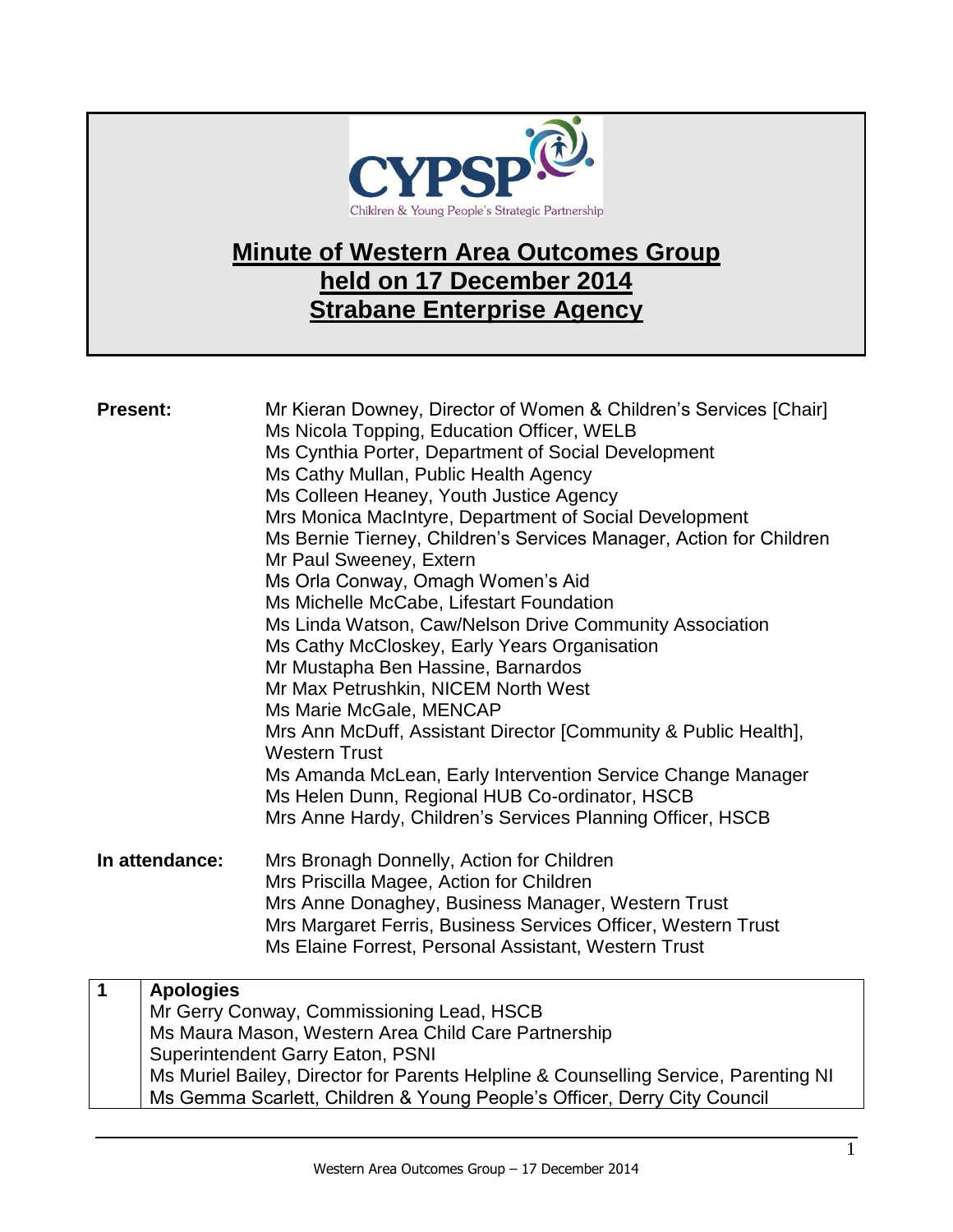|              | Ms Avril McAllister, Northern Ireland Housing Executive                                                                                                             |
|--------------|---------------------------------------------------------------------------------------------------------------------------------------------------------------------|
|              | Mr Eamon O'Kane, Local Commissioning Group                                                                                                                          |
|              | Mr Pat Armstrong, Head of Service, Western Trust                                                                                                                    |
| $\mathbf{2}$ | <b>Chairman's Remarks</b>                                                                                                                                           |
|              | Mr Downey and members offered best wishes to Mr Conway who had recently                                                                                             |
|              | undergone surgery.                                                                                                                                                  |
|              |                                                                                                                                                                     |
|              | <b>New Members</b>                                                                                                                                                  |
|              | Mr Downey welcomed eight new members to the Outcomes Group as follows:-                                                                                             |
|              | Ms Orla Conway, Omagh Women's Aid<br>Ms Michelle McCabe, Lifestart Foundation                                                                                       |
|              | Ms Linda Watson, Caw/Nelson Drive Community Association                                                                                                             |
|              | Ms Mustapha Ben Hassine, Barnardos                                                                                                                                  |
|              | Mr Max Petrushkin, NICEM North West                                                                                                                                 |
|              | Ms Cathy McCloskey, Early Years Organisation                                                                                                                        |
|              | Mrs Ann McDuff, Assistant Director [Community and Public Health], Western Trust<br>Mr Pat Armstrong, Head of Service [Fostering/Adoption, Early Years and Family    |
|              | Support], Western Trust                                                                                                                                             |
|              |                                                                                                                                                                     |
|              | Mr Downey said the group had previously been under presented in respect of                                                                                          |
|              | community and BME representatives and said the extended membership would now                                                                                        |
|              | allow for the best representation at future meetings. He thanked Ms Mahon,                                                                                          |
|              | Assistant Director for Safeguarding [Children], and Mrs McDaid, Assistant Director<br>[Health Care], who had previously served on the group. He advised that he had |
|              | asked Mrs McDuff and Mr Armstrong to join the group as this was reflective of their                                                                                 |
|              | roles in relation to the Emotional Health and Wellbeing Strategy and the Family                                                                                     |
|              | Support Hubs.                                                                                                                                                       |
|              |                                                                                                                                                                     |
| 3            | <b>Notes of Previous Meeting</b><br>All present confirmed that they had received a copy of the minutes of the previous                                              |
|              | meeting held on 27 August 2014 and they were a true and accurate record of the                                                                                      |
|              | discussion that had taken place. Mr Downey said the meeting on 29 October 2014                                                                                      |
|              | had to be cancelled due to urgent financial meetings in the Trust.                                                                                                  |
|              |                                                                                                                                                                     |
| 4            | <b>Matters Arising</b>                                                                                                                                              |
|              | <b>Deputy Chair</b>                                                                                                                                                 |
|              | Mr Downey asked members to consider nominations for the vacant post of Deputy                                                                                       |
|              | Chair and to register their interest via Mrs Donnelly and Mrs Magee.                                                                                                |
|              | <b>Child Sexual Exploitation</b>                                                                                                                                    |
|              | Mr Downey noted that at the last meeting on 27 August 2014 a report completed by                                                                                    |
|              | Professor Alexis Jay had been published on large scale organised Child Sexual                                                                                       |
|              | Exploitation in Rotherham from 1997-2013. Professor Jay's report detailed 1,400                                                                                     |
|              | children who had suffered repeated exploitation from members of the Asian                                                                                           |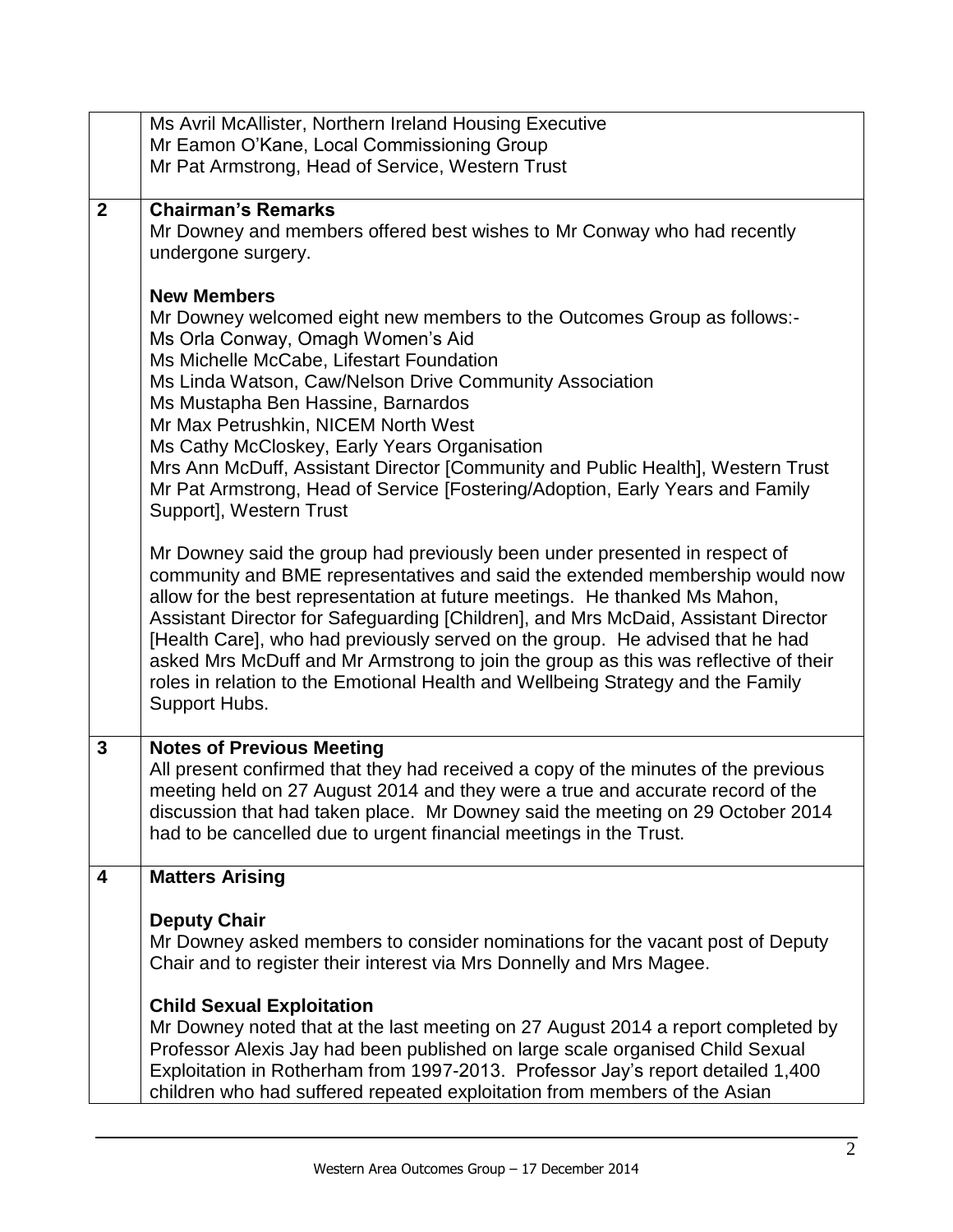community. The abuse had not been addressed by the relevant authorities as they felt any action could have been viewed as racially discriminating. Mr Downey advised that Professor Kathleen Marshall had been appointed to lead an independent inquiry into Child Sexual Exploitation in Northern Ireland and her report had been published on 18 November 2014. The report was available on the Regulation and Quality Improvement Authority's website [www.rqia.org.uk](http://www.rqia.org.uk/) and he encouraged members to take the time to read the report. He said he would consider arranging a presentation on child sexual exploitation at a future Outcomes Group meeting. Mr Downey advised that the report detailed 17 recommendations and 60 sub recommendations. He said the report stated that the age range of children subject to child sexual exploitation was as young as 10 or 11 up to 17 years. The report found no evidence of organised gang culture in NI, but said there may be members of gangs and members of paramilitary organisations involved in child sexual exploitation and that it occurred amongst a party culture within NI.

Mr Downey said there was a need for further engagement within local communities and reported that the Trust had two highly skilled trainers who were being freed up to cascade general awareness training to the community and voluntary sector. Mr Sweeney reported that a recent event in Omagh had been attended by over 85 local community representatives which reflected the commitment from the community sector to become involved. Mrs Magee said sports groups were concerned at the age of consent and said there may be a need to take awareness training directly to taxi companies, vintners, hoteliers etc, to ensure a more targeted approach. Ms Heaney said there was a desire from community workers to be skilled up in this area and advised on a drop in facility opening in Derry next year which may pick up on child sexual exploitation cases. She also emphasised the need to ensure that further training was targeted to a wider audience. Ms Mullan asked if she could be kept apprised of any links between young people and drugs and alcohol to ensure that appropriate connections were made. Mr Downey said it was also important to ensure that organisations and groups understood child sexual exploitation and offered safe places for adults to disclose abuse which may have happened in their lives.

## **Transfer of Community Planning to Councils Delayed to April 2016**

Mr Downey reported that the transfer of community planning to Councils had been delayed until April 2016. Mrs MacIntyre said Neighbourhood Renewal would remain in its current format, although finances were bleak. She said work would continue in the meantime and the delay would allow more preparation time for the handover.

## **Early Intervention**

Mrs McDuff advised that the PHA had published "Supporting the Best Start in Life – Infant Mental Health Framework and Action Plan 2014-2017" in November 2014.

## **5 Update from Locality Planning Groups** Mr Downey advised new members that Mrs Donnelly and Mrs Magee, Locality Planners, worked with local communities and could brief new members on their role.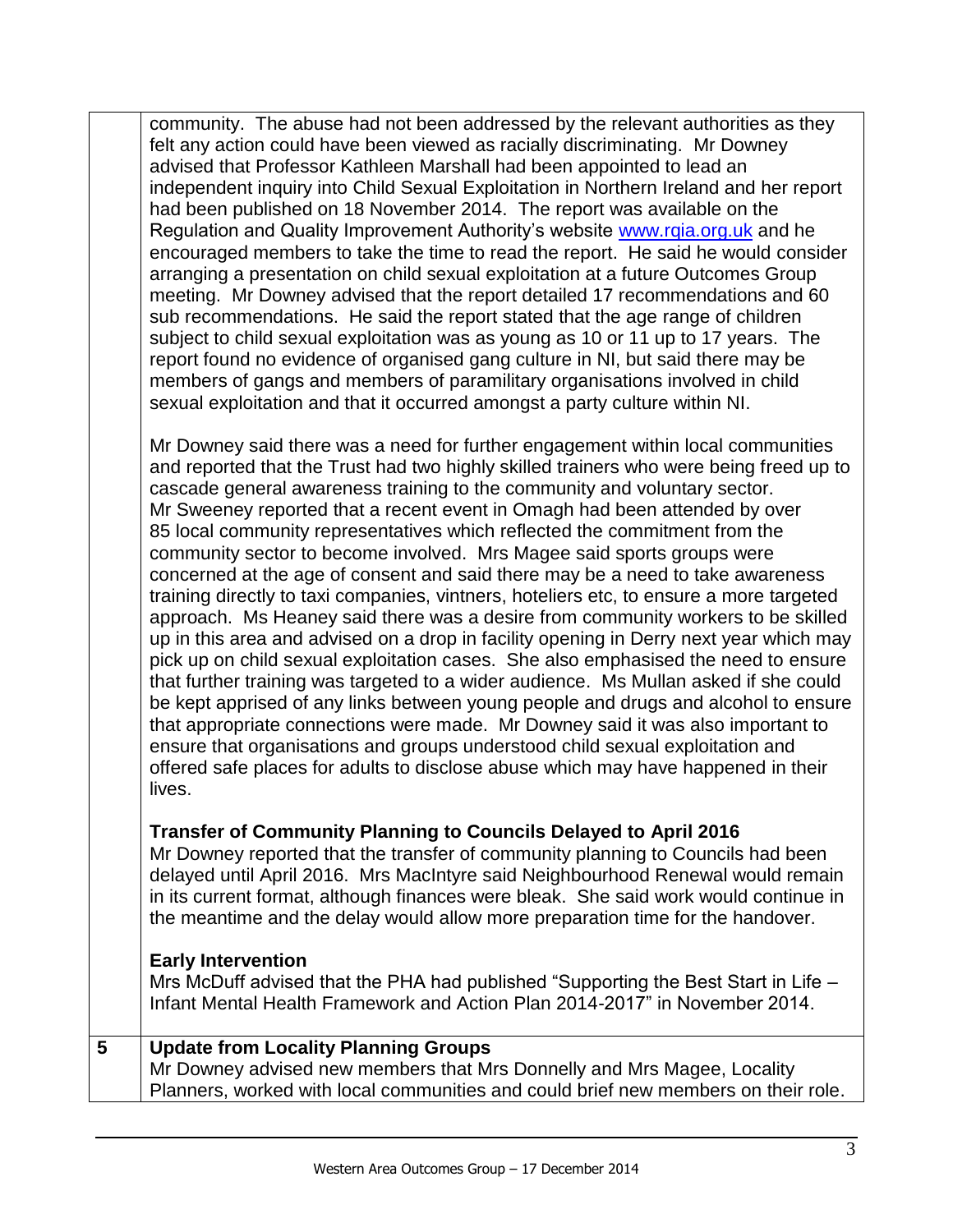|                | Ms Donnelly gave an update on current work and developments within Derry,<br>Limavady and Strabane. Mrs Magee screened photographs of the official launch of<br>the Fermanagh Family Support Hub on 14 November 2014. She said it was a<br>successful event attended by MLA's and a booklet detailing Hub partner members<br>was also distributed. Mrs Hardy said it was important that families had different ways<br>of accessing information and advised that the Family Support database was available<br>as an App. Mrs Hardy reported that other Outcomes Groups were interested in<br>rolling out the poverty survey undertaken by the Locality Planners. Mr Hassine<br>advised of an informative short film on food banks and Mrs Donnelly undertook to<br>check if it could be made available on the CYPSP website. Ms Watson said there<br>was a need for breakfast clubs for children during the school holidays when they had<br>no access to free schools meals. Mr Downey said that poverty data should be<br>discussed at the next meeting as it was such a large scale issue. He informed<br>members of a report entitled "Beneath the Surface: Child Poverty in Northern<br>Ireland", published in November 2014, which detailed the overarching position in NI<br>and encouraged members to take the time to read the report.<br>Mrs Donaghey withdrew from the meeting. |
|----------------|--------------------------------------------------------------------------------------------------------------------------------------------------------------------------------------------------------------------------------------------------------------------------------------------------------------------------------------------------------------------------------------------------------------------------------------------------------------------------------------------------------------------------------------------------------------------------------------------------------------------------------------------------------------------------------------------------------------------------------------------------------------------------------------------------------------------------------------------------------------------------------------------------------------------------------------------------------------------------------------------------------------------------------------------------------------------------------------------------------------------------------------------------------------------------------------------------------------------------------------------------------------------------------------------------------------------------------------------------------------------------------------------|
| 6              | <b>Update from Regional Sub Groups</b>                                                                                                                                                                                                                                                                                                                                                                                                                                                                                                                                                                                                                                                                                                                                                                                                                                                                                                                                                                                                                                                                                                                                                                                                                                                                                                                                                     |
|                | Mr Downey said he had received updates from the following two regional sub groups                                                                                                                                                                                                                                                                                                                                                                                                                                                                                                                                                                                                                                                                                                                                                                                                                                                                                                                                                                                                                                                                                                                                                                                                                                                                                                          |
|                | which he would email to members for information:-                                                                                                                                                                                                                                                                                                                                                                                                                                                                                                                                                                                                                                                                                                                                                                                                                                                                                                                                                                                                                                                                                                                                                                                                                                                                                                                                          |
|                | ▶ Young Carers Sub Group - 29 August 2014                                                                                                                                                                                                                                                                                                                                                                                                                                                                                                                                                                                                                                                                                                                                                                                                                                                                                                                                                                                                                                                                                                                                                                                                                                                                                                                                                  |
|                |                                                                                                                                                                                                                                                                                                                                                                                                                                                                                                                                                                                                                                                                                                                                                                                                                                                                                                                                                                                                                                                                                                                                                                                                                                                                                                                                                                                            |
|                | > LGB&T Sub Group - 30 September 2014                                                                                                                                                                                                                                                                                                                                                                                                                                                                                                                                                                                                                                                                                                                                                                                                                                                                                                                                                                                                                                                                                                                                                                                                                                                                                                                                                      |
| $\overline{7}$ | <b>Early Intervention Update</b>                                                                                                                                                                                                                                                                                                                                                                                                                                                                                                                                                                                                                                                                                                                                                                                                                                                                                                                                                                                                                                                                                                                                                                                                                                                                                                                                                           |
|                | Ms McLean thanked Mrs Donnelly and Mrs Magee for organising the recent events in                                                                                                                                                                                                                                                                                                                                                                                                                                                                                                                                                                                                                                                                                                                                                                                                                                                                                                                                                                                                                                                                                                                                                                                                                                                                                                           |
|                | Omagh and Fermanagh which she had attended. She advised that a business case                                                                                                                                                                                                                                                                                                                                                                                                                                                                                                                                                                                                                                                                                                                                                                                                                                                                                                                                                                                                                                                                                                                                                                                                                                                                                                               |
|                | had been submitted in relation to the Early Intervention Service, Workstream 2, and                                                                                                                                                                                                                                                                                                                                                                                                                                                                                                                                                                                                                                                                                                                                                                                                                                                                                                                                                                                                                                                                                                                                                                                                                                                                                                        |
|                | was currently awaiting feedback. She said the model was aligned with Family                                                                                                                                                                                                                                                                                                                                                                                                                                                                                                                                                                                                                                                                                                                                                                                                                                                                                                                                                                                                                                                                                                                                                                                                                                                                                                                |
|                | Support Hubs so there would be no duplication. Ms McLean advised that in relation<br>to Phase 1, there would be one Hub for each Trust with an additional eight services                                                                                                                                                                                                                                                                                                                                                                                                                                                                                                                                                                                                                                                                                                                                                                                                                                                                                                                                                                                                                                                                                                                                                                                                                   |
|                | in Phase 2 with effect from July 2016, although sustainability was a big issue.                                                                                                                                                                                                                                                                                                                                                                                                                                                                                                                                                                                                                                                                                                                                                                                                                                                                                                                                                                                                                                                                                                                                                                                                                                                                                                            |
|                |                                                                                                                                                                                                                                                                                                                                                                                                                                                                                                                                                                                                                                                                                                                                                                                                                                                                                                                                                                                                                                                                                                                                                                                                                                                                                                                                                                                            |
|                | Mr Downey advised new members that the agreed phased approach for the Western                                                                                                                                                                                                                                                                                                                                                                                                                                                                                                                                                                                                                                                                                                                                                                                                                                                                                                                                                                                                                                                                                                                                                                                                                                                                                                              |
|                | area would be three zones - Omagh/Fermanagh, Strabane/Cityside, followed by<br>Waterside/ Limavady. He said Omagh/Fermanagh had been selected first as their                                                                                                                                                                                                                                                                                                                                                                                                                                                                                                                                                                                                                                                                                                                                                                                                                                                                                                                                                                                                                                                                                                                                                                                                                               |
|                | Hub was not as developed as others in the Trust and this would give it added                                                                                                                                                                                                                                                                                                                                                                                                                                                                                                                                                                                                                                                                                                                                                                                                                                                                                                                                                                                                                                                                                                                                                                                                                                                                                                               |
|                | impetus. Mrs Donnelly requested clarity from Ms McLean on the phased roll out as                                                                                                                                                                                                                                                                                                                                                                                                                                                                                                                                                                                                                                                                                                                                                                                                                                                                                                                                                                                                                                                                                                                                                                                                                                                                                                           |
|                | Mr Leeson had stated at a recent meeting that all three developments would be                                                                                                                                                                                                                                                                                                                                                                                                                                                                                                                                                                                                                                                                                                                                                                                                                                                                                                                                                                                                                                                                                                                                                                                                                                                                                                              |
|                | rolled out together. Mr Downey informed members of continued political interest in                                                                                                                                                                                                                                                                                                                                                                                                                                                                                                                                                                                                                                                                                                                                                                                                                                                                                                                                                                                                                                                                                                                                                                                                                                                                                                         |
|                | the priority areas identified by the group for development. Ms Mullan advised that                                                                                                                                                                                                                                                                                                                                                                                                                                                                                                                                                                                                                                                                                                                                                                                                                                                                                                                                                                                                                                                                                                                                                                                                                                                                                                         |
|                | funding for Strengthening Families which was funded by the Outcomes Group was                                                                                                                                                                                                                                                                                                                                                                                                                                                                                                                                                                                                                                                                                                                                                                                                                                                                                                                                                                                                                                                                                                                                                                                                                                                                                                              |
|                | due to end in March 2015. Ms McLean said there was available funding for parenting<br>programmes which should commence in June/July 2015.                                                                                                                                                                                                                                                                                                                                                                                                                                                                                                                                                                                                                                                                                                                                                                                                                                                                                                                                                                                                                                                                                                                                                                                                                                                  |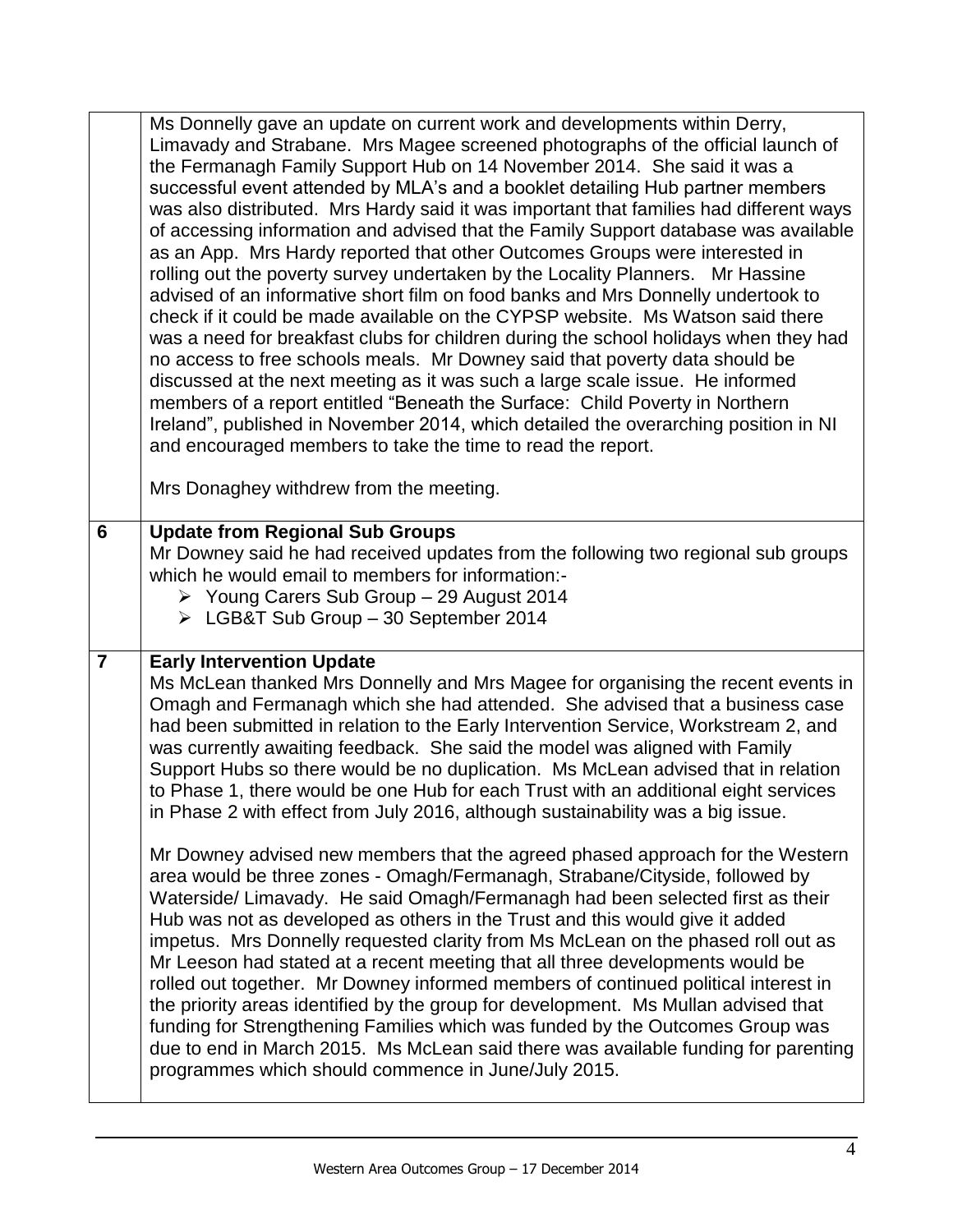|   | Ms Dunn advised that there were currently 23 Hubs in the Province with 7 in the<br>Western Trust area. She said she would advise members of SCIE's [Social Care<br>Institute for Excellence] review of Hubs when it was completed.<br>Mr Downey advised that the projects funded by the Outcomes Group were all                                                                                                                                                                            |
|---|--------------------------------------------------------------------------------------------------------------------------------------------------------------------------------------------------------------------------------------------------------------------------------------------------------------------------------------------------------------------------------------------------------------------------------------------------------------------------------------------|
|   | working well. He said 13 grants had been made available in the last financial year<br>and 7 monitoring forms had been returned to date. He said he would share details of<br>all the evaluations when they were received. Mr Downey said he would<br>communicate with members regarding any available grant aid for the end of this<br>financial year and would issue terms of reference and establish an adjudication<br>panel.                                                           |
|   | Ms Heaney advised of a regional programme by the Youth Justice Agency for rolling<br>out Youth Engagement. She advised that the method for signposting the Youth<br>Engagement programme was via the Hubs, as Youth Justice were already<br>embedded in the Hub process. She agreed to forward Mr Downey a presentation on<br>the Youth Engagement programme for sharing with members.                                                                                                     |
|   | Ms McLean withdrew from the meeting.                                                                                                                                                                                                                                                                                                                                                                                                                                                       |
|   | Mrs Magee advised of an offer from Ms Suzanne Zeedyk, a leading expert on infant<br>mental health and brain development, to have a film night in the Western Trust area<br>in connection with her work undertaken with Connect Baby.                                                                                                                                                                                                                                                       |
|   | Mrs McDuff reported that Mr George Hosking, OBE, of the WAVE Trust in London,<br>had secured £15M from the UK Treasury to roll out pioneering programmes aimed at<br>reducing child poverty and reducing disorganised attachments. Mrs McDuff said<br>herself and Mr Eamon O'Kane had initial discussions with Mr Hosking at his seminar<br>in the Trust on 7 November 2014 regarding the Trust becoming a pilot site.<br>Mr Downey said this was an excellent development.                |
| 8 | <b>Action Planning Template</b><br>Mrs Hardy distributed an updated version of the Action Plan template and a note of<br>the meeting of the Action Planning Sub Group which met on 21 October 2014. In<br>order to fully populate the template, it was agreed that members would review the<br>template and forward any additions/amendments to Ms Forrest. It was further<br>agreed that the Action Planning Sub Group would meet again and the date would be<br>shared with all members. |
|   | Mrs Hardy advised that the CYPSP had asked each Outcomes Group to take one<br>outcome in order to do more indepth work in one particular area to model an<br>integrated service. She proposed that the Western Area Outcomes Group focus on<br>Mental and Emotional Wellbeing and Educational Outcomes.                                                                                                                                                                                    |
| 9 | Highlight Report detailing Status/Performance - September 2014<br>Mr Downey said the highlight report contained a rich source of information and would                                                                                                                                                                                                                                                                                                                                     |